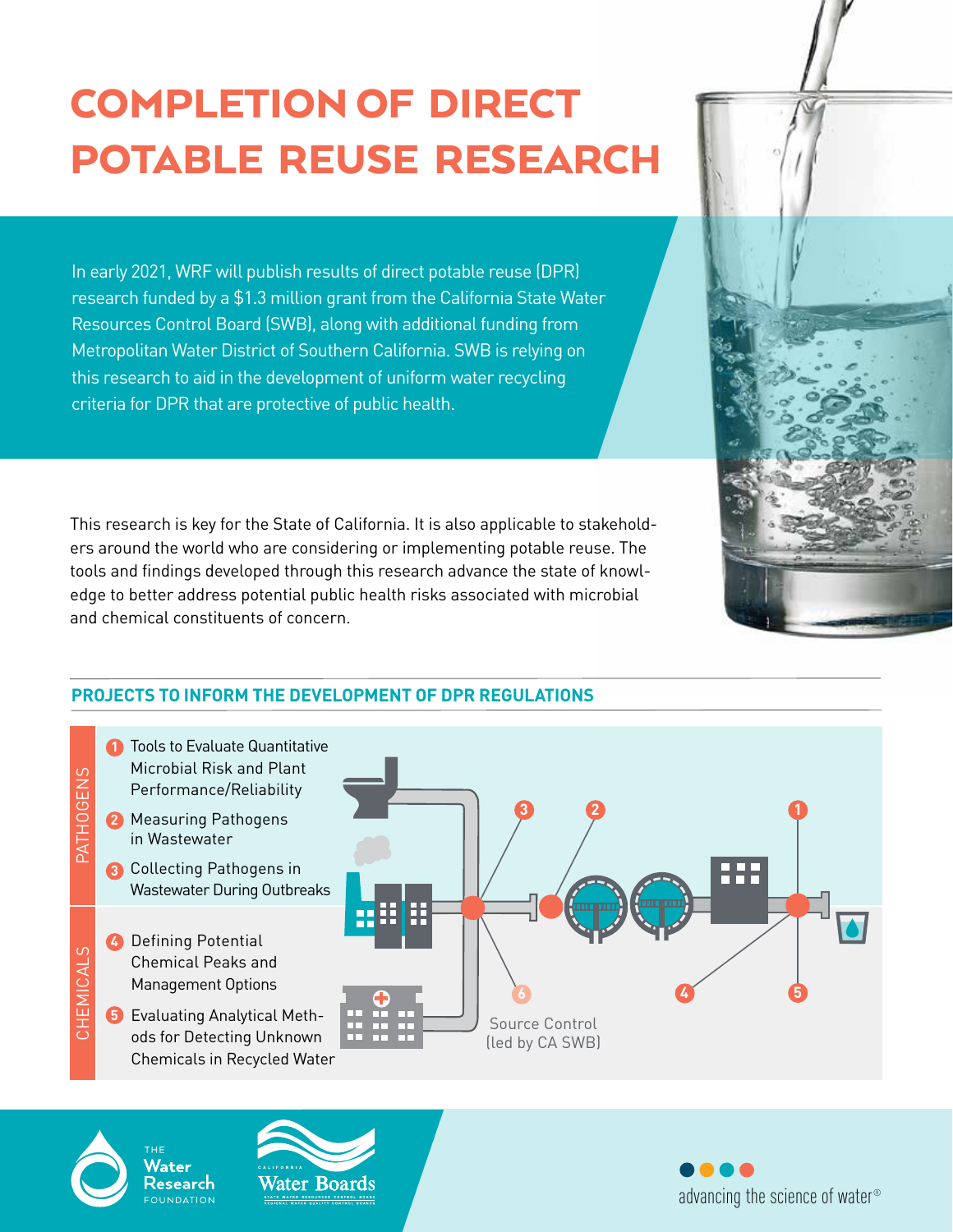# **D** Tools to Evaluate Quantitative Microbial Risk and Plant Performance and Reliability (4951)

This research developed a user-friendly tool to identify the risk associated with viruses and protozoan pathogens (i.e., *Cryptosporidium* and *Giardia*) in DPR applications taking into account performance of the treatment plant. Ultimately, regulators and utilities can use this probabilistic quantitative microbial risk assessment (QMRA) tool to assist in designing treatment trains that meet the required pathogen log removal values (LRVs) to achieve acceptable public health risk thresholds. The SWB will utilize and maintain the DPRisk tool.

**Principal Investigator:**  Brian Pecson, PhD, Trussell Technologies **Research Team:**  Dan Gerrity, PhD, University of Nevada Edmund Seto, PhD, University of Washington

#### **Technical Work Group:**

Nick Ashbolt, PhD, University of Alberta Chuck Haas, PhD, Drexel University Terri Slifko, PhD, Metropolitan Water District

# **2** Measuring Pathogens in Wastewater (4989)

This research, valued over \$1.5M, developed recommendations for collection and analysis of data on waterborne pathogens in untreated wastewater and conducted monitoring of untreated wastewater to develop better data on key waterborne pathogen concentrations and variability. This project developed the most robust pathogen data set to date through an 18-month monitoring campaign of 5 diverse CA utilities, filling in knowledge gaps that are critical to recommend pathogen LRVs. The data were incorporated into the QMRA project and tool.

#### **Principal Investigator:**

Brian Pecson, PhD, Trussell Technologies **Laboratory Participants:** Yeggie Dearborn, PhD, Cel Analytical Fu-Chih Hsu, PhD, Scientific Methods George Luskin, PhD, BCS Laboratories **External Quality Assurance Officer:** 

# Walter Jakubowski, WaltJay Consulting

#### **Technical Work Group:**

George DiGiovanni, PhD, Metropolitan Water District Menu Leddy, PhD, Essential Environmental & Engineering Systems Kara Nelson, PhD, University of California at Berkeley Channah Rock, PhD, University of Arizona Terri Slifko, PhD, Metropolitan Water District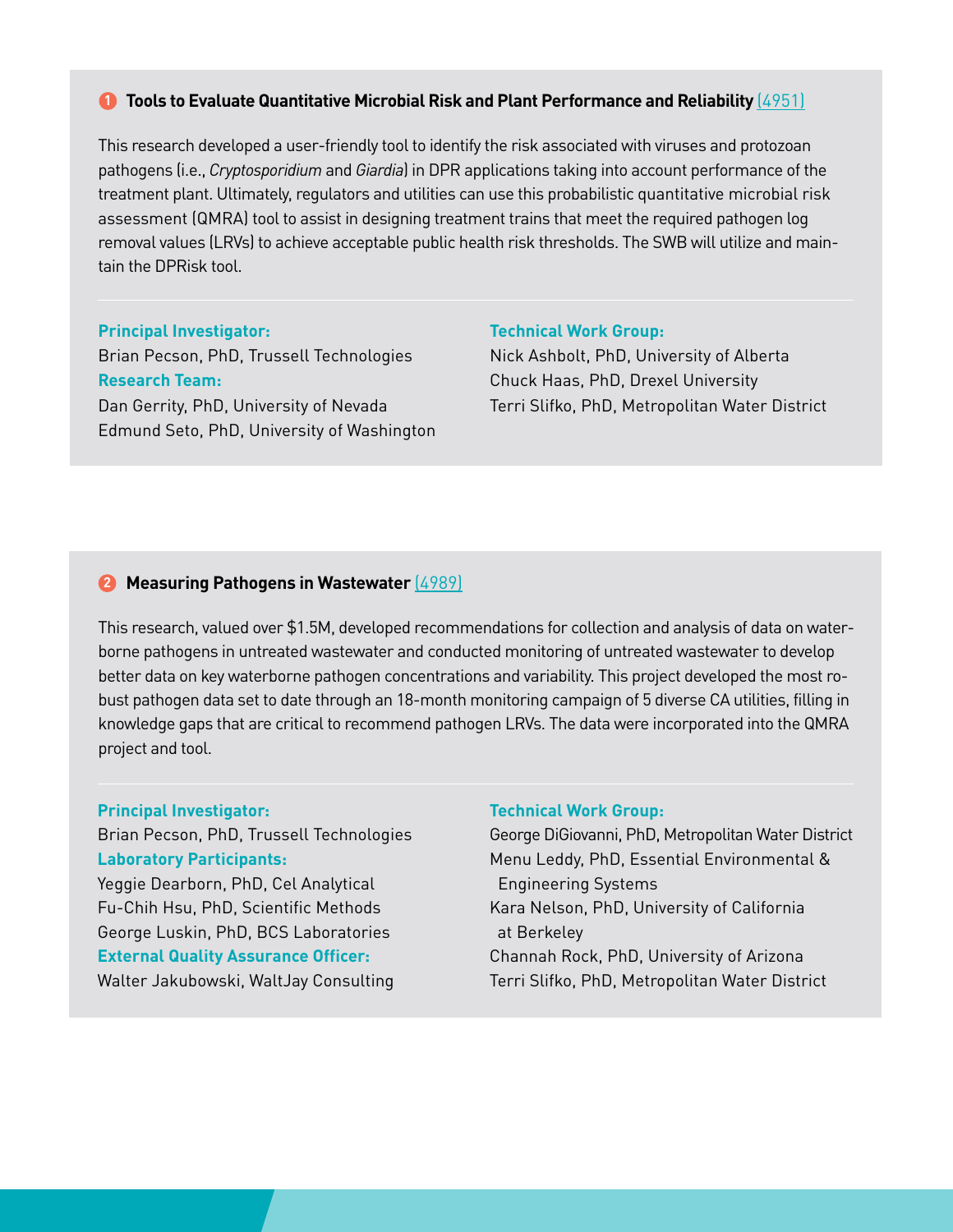## **8** Collecting Pathogens in Wastewater During Outbreaks (4990)

This research examines the feasibility of linking the wastewater concentrations of pathogens (*Cryptosporidium* spp., human norovirus, and human adenovirus) to illness prevalence in communities. This is important for identifying the highest pathogen concentrations in untreated wastewater and also for applying wastewater epidemiology to predict community prevalence. The results identify the major sources of community illness data and records major gaps that are necessary for understanding illness levels and dynamics

**Principal Investigator:**  Krista Wigginton, PhD, University of Michigan **Technical Work Group:**  Tim Wade, PhD, U.S. EPA

# **4** Defining Potential Chemical Peaks and Management Options (4991)

The goal of this project is to define a chemical peak and identify and evaluate options to manage peaks, particularly for chemicals with the potential to persist through advanced water treatment. Options to be evaluated include enhanced source control, improvements to plant operations and monitoring, and additional treatment. Management options can include modifying treatment processes that cause the removal or transformation of a contaminant or may involve a blending or dilution scheme to reduce chemical peaks to background levels.

#### **Principal Investigators:**

Jean Debroux, PhD, Kennedy/Jenks **Consultants** Megan Plumlee, PhD, OCWD Shane Trussell, PhD, Trussell Technologies

## **Research Team:**

Aleks Pisarenko, PhD, Trussell Technologies Rodrigo Tackaert, PhD, Trussell Technologies Stephen Timko, PhD, Kennedy/Jenks Consultants